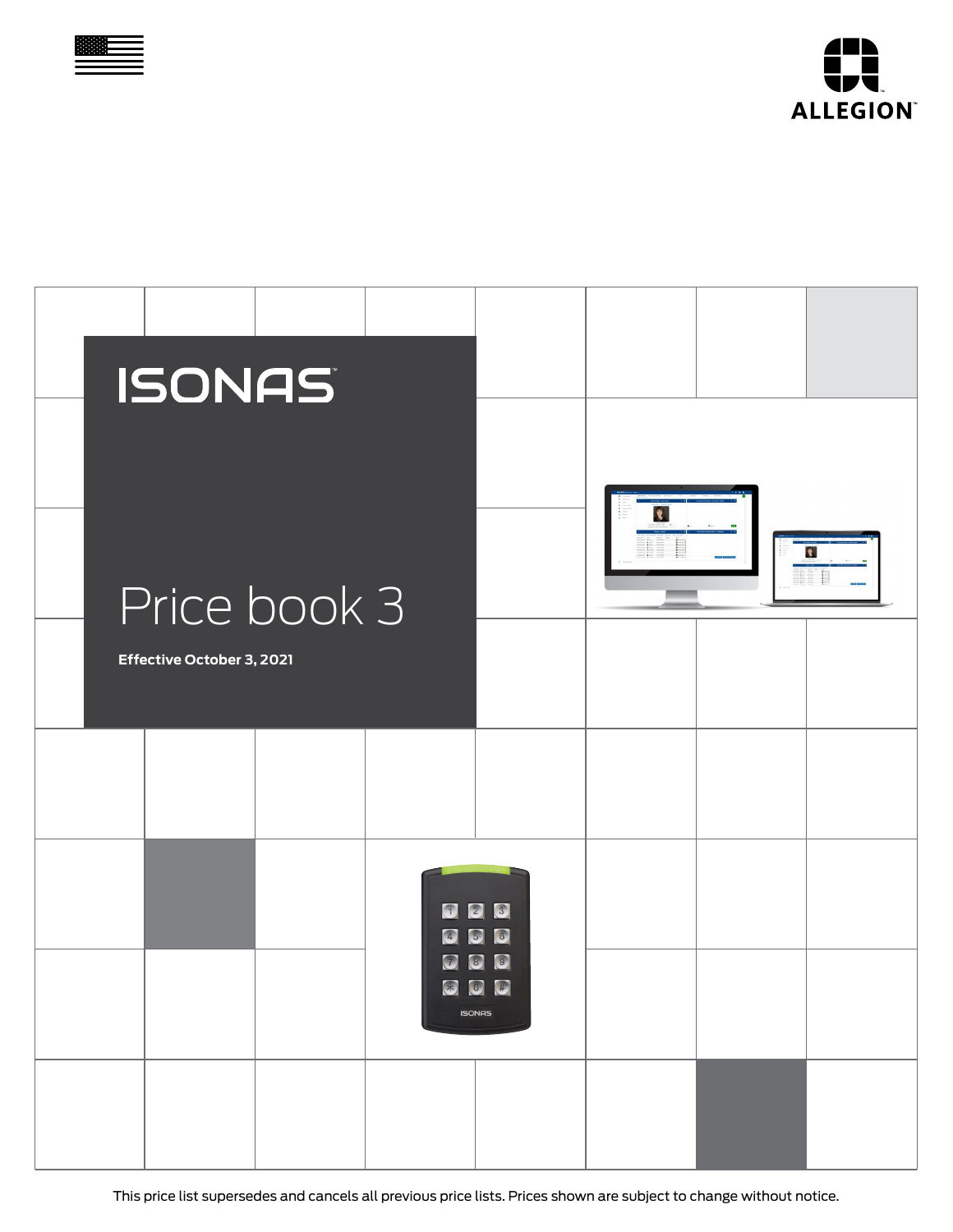#### **Customer Care**

Our Customer Care Representatives are available for questions or assistance.

#### **800-581-0083**

#### **Sales support**

**t** Press  $\boxed{1}$  $\overline{\mathbf{M}}$ [Isonas.Sales@allegion.com](mailto:Isonas.Sales%40allegion.com?subject=)

#### **Technical support**

L Press  $\boxed{2}$ ≅ [Isonas.TechProdSupport@allegion.com](mailto:Isonas.TechProdSupport%40allegion.com?subject=)

4750 Walnut St., Suite 110 Boulder, CO 80301

## **Administrative offices**

**Allegion administrative office** 11819 N. Pennsylvania St.

Carmel, IN 46032 [allegion.com/us](http://allegion.com/us)

### **Request for quote**

**ISONAS inside sales** (National) Isonas.Sales@allegion.com

**Carolinas**  (North Carolina, South Carolina, Virginia) [Carolinas.Quotes@allegion.com](mailto:Carolinas.Quotes%40allegion.com?subject=)

**Central**  (Arkansas, Illinois, Iowa, Kansas, Missouri, Nebraska, Oklahoma) [Central.Quotes@allegion.com](mailto:Central.Quotes%40allegion.com?subject=)

**Chicago**  (Northern Illinois, Wisconsin) [Chicago.Quotes@allegion.com](mailto:Chicago.Quotes%40allegion.com?subject=)

**Florida** [Florida.Quotes@allegion.com](mailto:Florida.Quotes%40allegion.com?subject=)

**Metro New York** (Metro New York, Northern New Jersey) [Metro.Quotes@allegion.com](mailto:Metro.Quotes%40allegion.com?subject=)

**Michigan** [Michigan.Quotes@allegion.com](mailto:Michigan.Quotes%40allegion.com?subject=)

**Mid Atlantic North** (New York, Western Pennsylvania) [Mid.Atlantic.North.Quotes@allegion.com](mailto:Mid.Atlantic.North.Quotes%40allegion.com?subject=)

#### **Mid Atlantic South**

(Delaware, Eastern Pennsylvania, Maryland, Northern Virginia, Southern New Jersey, Washington DC) [Mid.Atlantic.South.Quotes@allegion.com](mailto:Mid.Atlantic.South.Quotes%40allegion.com?subject=)

#### **Midwest**

(Indiana, Kentucky, Ohio, West Virginia) [Midwest.Quotes@allegion.com](mailto:Midwest.Quotes%40allegion.com?subject=)

**Mountain States**  (Colorado, Idaho, Montana, Nevada, Utah, Wyoming) [Mtn.States.Quotes@allegion.com](mailto:Mtn.States.Quotes%40allegion.com?subject=)

**New England**  (Connecticut, Main, Massachusetts, New Hampshire, Rhode Island, Vermont) [NewEngland.Quotes@allegion.com](mailto:NewEngland.Quotes%40allegion.com?subject=)

**North Central**  (Minnesota, North Dakota, South Dakota) [NorthCentral.Quotes@allegion.com](mailto:NorthCentral.Quotes%40allegion.com?subject=)

**Northern California** [NoCal.Quotes@allegion.com](mailto:NoCal.Quotes%40allegion.com?subject=)

**Northwest**  (Alaska, Oregon, Washington) [Northwest.Quotes@allegion.com](mailto:Northwest.Quotes%40allegion.com?subject=)

**South**  (Alabama, Georgia, Louisiana, Mississippi, Tennessee) [South.Quotes@allegion.com](mailto:South.Quotes%40allegion.com?subject=)

**Southern California**  (California-Southern, Hawaii) [SoCal.Quotes@allegion.com](mailto:SoCal.Quotes%40allegion.com?subject=)

**Southwest**  (Arizona, New Mexico) [Southwest.Quotes@allegion.com](mailto:Southwest.Quotes%40allegion.com?subject=)

**Texas** [Texas.Quotes@allegion.com](mailto:Texas.Quotes%40allegion.com?subject=)

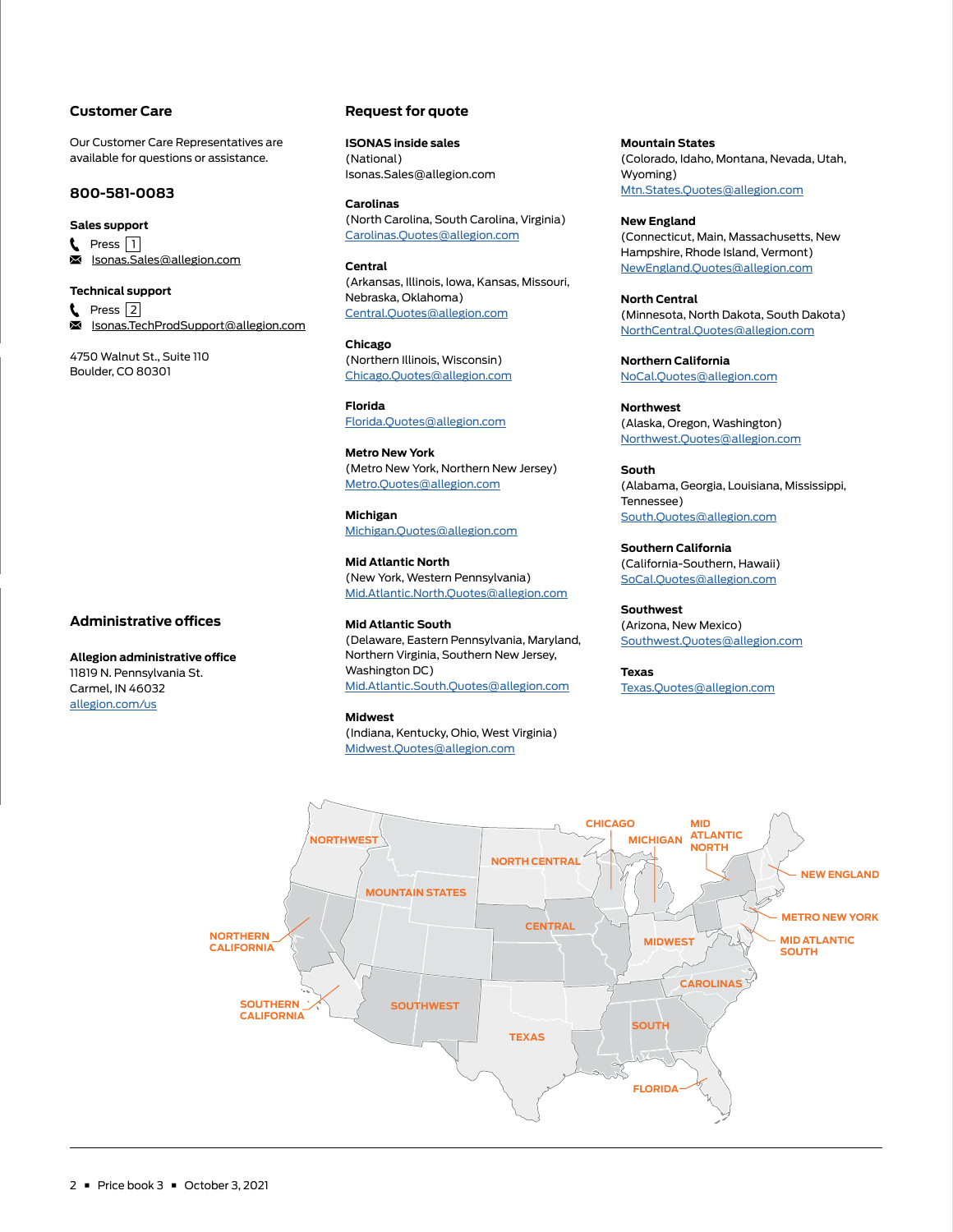| Contents                          |  |
|-----------------------------------|--|
| Doing business with Allegion      |  |
| Hardware and hardware accessories |  |
| Software and services             |  |
| Credentials                       |  |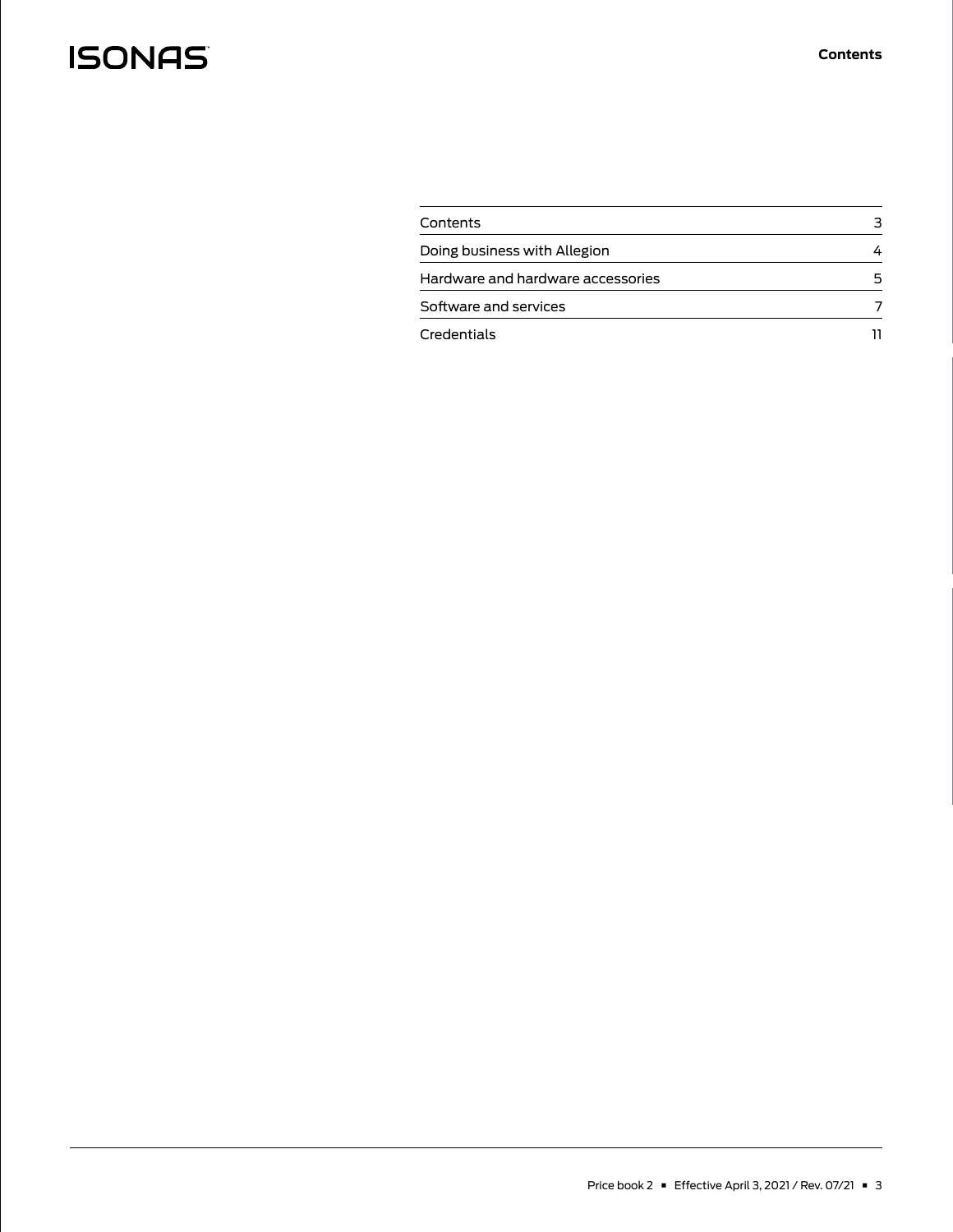<span id="page-3-0"></span>Based in Boulder, Colorado, ISONAS**™** is now part of the Allegion portfolio of brands.

#### **Policies and Documents**

4 Price book 2 April 3, 2021 / Rev. 07/21

The purchase of Allegion products is governed by the Allegion Authorized Seller Program. For program terms and conditions, and other program details, please visit: [www.allegion.com/AuthorizedSeller](http://www.allegion.com/AuthorizedSeller).

For Warranty information, visit [us.allegion.com/warranty](http://us.allegion.com/warranty) or contact Customer Service at 800-581-0083.

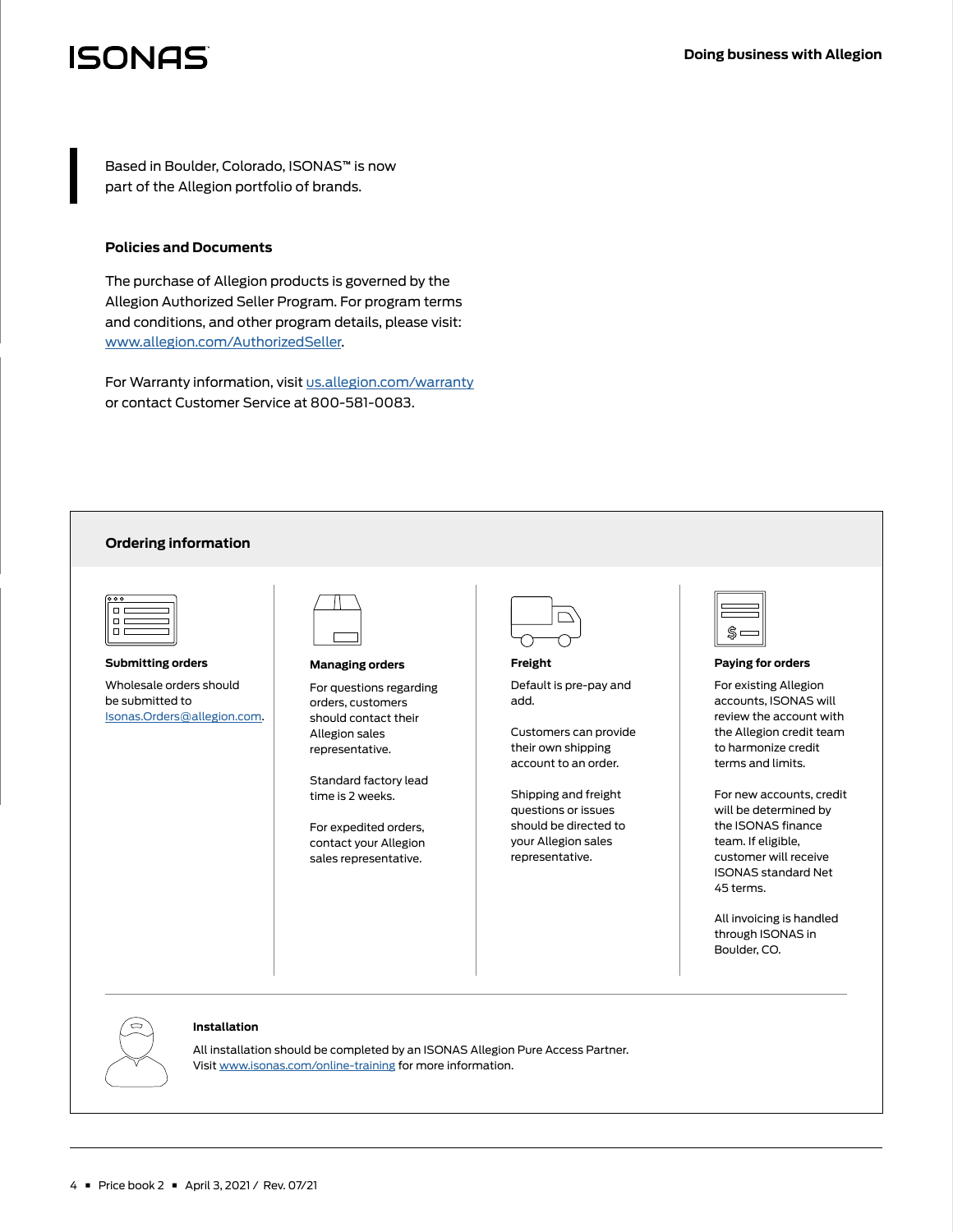<span id="page-4-0"></span>

## **PureIP™ readers-controllers**

| Part #           | <b>Description</b>                                                   | <b>MSRP</b> |
|------------------|----------------------------------------------------------------------|-------------|
| RC-04-MCT-WK     | Wall mount keypad reader-controller (13.56MHz, 125kHz, BLE, backlit) | \$1,485.99  |
| RC-04-MCT-W      | Wall mount reader-controller (13.56MHz, 125kHz, BLE)                 | \$1,299.99  |
| RC-04-MCT-M      | Mullion reader-controller (13.56MHz, 125kHz, BLE)                    | \$1,273,99  |
| RC-04-PRX-WK     | Wall mount keypad reader-controller (125kHz, BLE, backlit)           | \$1,165.99  |
| RC-04-PRX-W      | Wall mount reader-controller (125kHz, BLE)                           | \$981.99    |
| RC-04-PRX-M      | Mullion reader-controller (125kHz, BLE)                              | \$954.99    |
| RC-04-Enroll-MCT | Pure IP MCT mullion enrollment reader-controller with stand          | \$769.99    |
| RC-04-Enroll-PRX | Pure IP mullion enrollment reader-controller with stand              | \$451.99    |

### **PureIP™ RC-04 pigtail cables**

| Part#         | Description                                            | <b>MSRP</b> |
|---------------|--------------------------------------------------------|-------------|
| CABLE-RC04-25 | Pure IP RC-04 cable (25' pigtail)                      | \$63.99     |
| CABLE-RC04-10 | Pure IP RC-04 cable (10' pigtail)                      | \$44.99     |
| CABLE-Adapter | Pure IP RC-04 cable adapter (RC-03 to RC-4 conversion) | \$53.99     |

## **Pure IP™ Wiegand readers**

| Part #     | <b>Description</b>                                        | <b>MSRP</b> |
|------------|-----------------------------------------------------------|-------------|
| R-1-MCT-WK | Wall mount keypad reader (13.56MHz, 125kHz, BLE, backlit) | \$616.99    |
| R-1-MCT-W  | Wall mount reader (13.56MHz, 125kHz, BLE)                 | \$410.99    |
| R-1-MCT-M  | Mullion reader (13.56MHz, 125kHz, BLE)                    | \$410.99    |

## **IP bridge**

| Part #       | Description                                           | <b>MSRP</b> |
|--------------|-------------------------------------------------------|-------------|
| IPB2.0-3Door | IPBridge controlling up to 1 IP and 3 Wiegand devices | \$1,591.99  |
| IPB2.0-2Door | IPBridge controlling up to 1 IP and 2 Wiegand devices | \$1.127.99  |

# **IP bridge cable options**

| Part #           | Description                                                                 | <b>MSRP</b> |
|------------------|-----------------------------------------------------------------------------|-------------|
| IPB-Cbl-Pwr2-3in | 3 inch DC power cable with "2" connectors for daisy chaining external power | \$11.99     |
| IPB-Cbl-Pwr1-3ft | 3 foot power cable with "1" connector for connecting external power         | \$10.99     |
| IPB-Cbl-Net2-6in | 6 inch network cable with "2" connectors for daisy chaining IP bridges      | \$7.99      |

## CONTINUED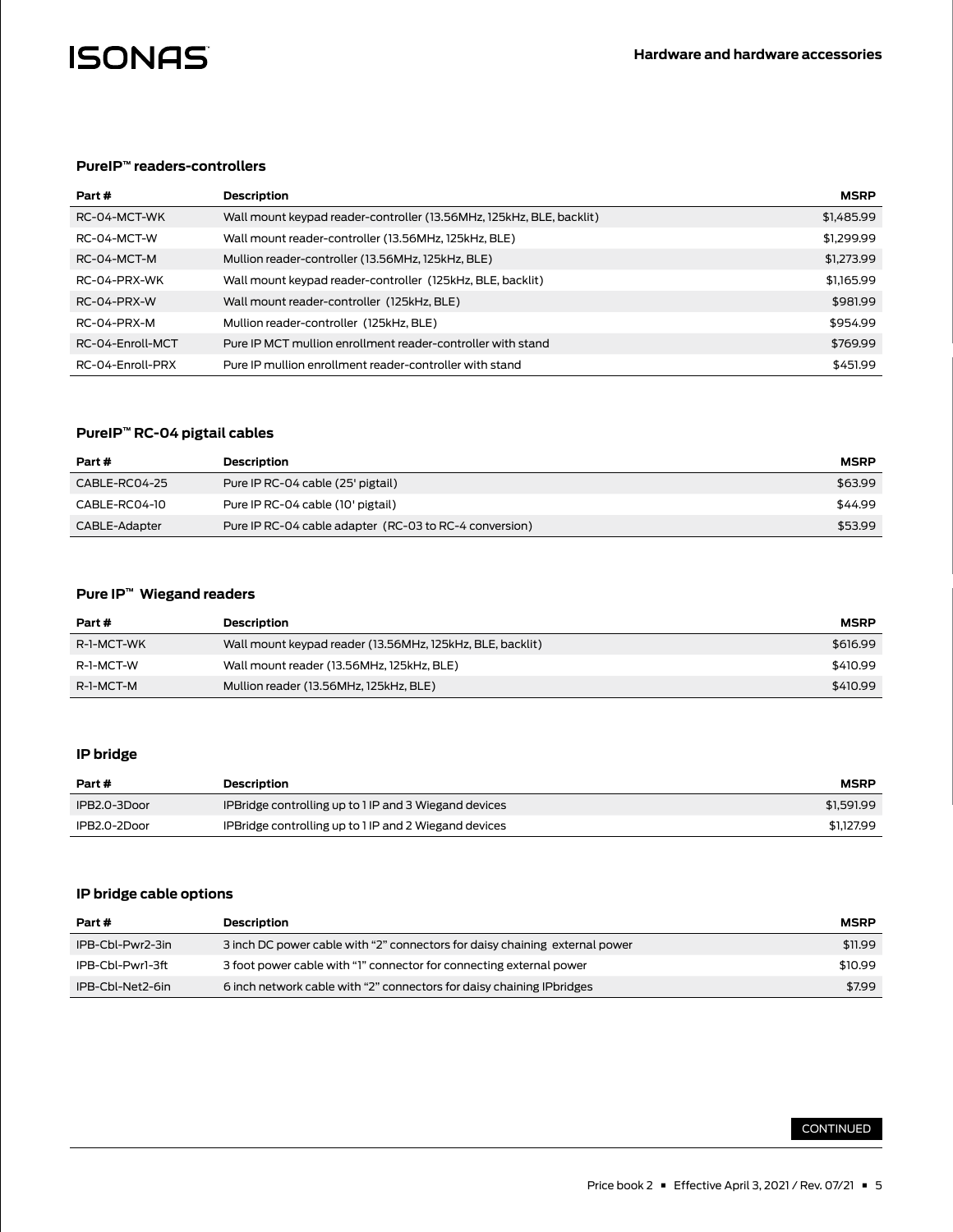

#### **Accessories**

| Part#             | <b>Description</b>       | <b>MSRP</b> |
|-------------------|--------------------------|-------------|
| ACC-EDK-3A        | Advanced security module | \$76.99     |
| ACC-IRS-4700      | Magnetic lock kit        | \$35.99     |
| ACC-BackEMF-DIODE | BackEMF-DIODE            | \$5.99      |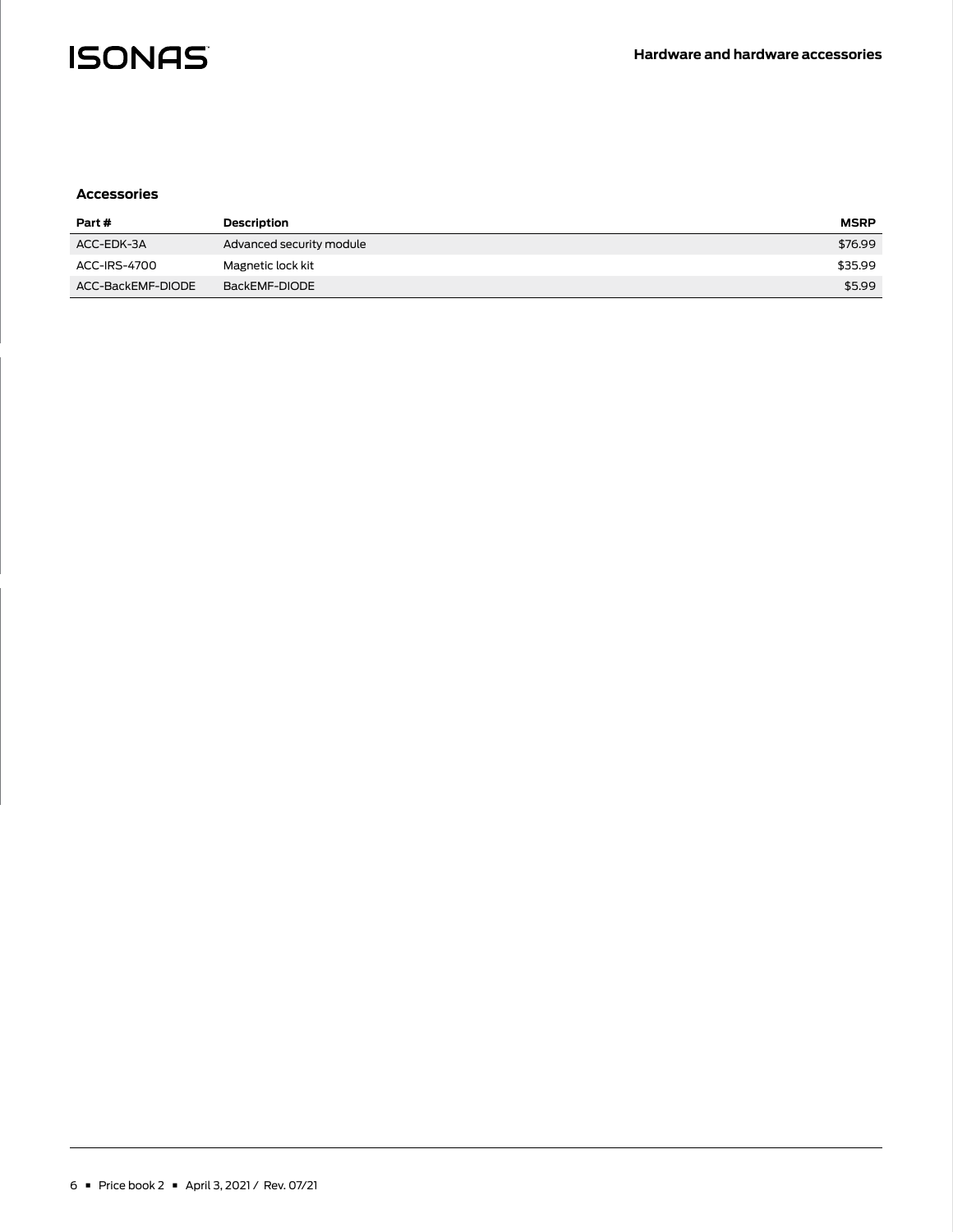### <span id="page-6-0"></span>**Annual license fee products**

When ordering a Pure Access Cloud License, please provide the end user site name, end user time zone and installer email address on the purchase order.

| Part #         | <b>Description</b>                                                                          | <b>MSRP</b>    |
|----------------|---------------------------------------------------------------------------------------------|----------------|
| <b>PAC-1-5</b> | Pure Access Cloud, 1 to 5 door license, basic access control                                | \$424.99       |
| PAC-6-20       | Pure Access Cloud, 6 to 20 door license, basic access control                               | \$1,060.99     |
| PAC-21-50      | Pure Access Cloud, 21 to 50 door license, basic access control                              | \$1,591.99     |
| PAC-51-100     | Pure Access Cloud, 51 to 100 door license, basic access control, active directory           | \$2.121.99     |
| PAC-101-250    | Pure Access Cloud, 101 to 250 door license, basic access control, active directory          | \$2,652.99     |
| <b>PAC-251</b> | Pure Access Cloud, 251+ door license, basic access control, active directory                | Call for quote |
| PAC-RMR        | Pure Access Cloud, integrator RMR license with customer partitioning (25 tenants/300 doors) | \$5,664.99     |
| PAC-RMR-50     | Pure Access Cloud, additional 25 tenants/300 doors (only available for integrator license)  | \$8,497.99     |
| PAC-RMR-75     | Pure Access Cloud, additional 25 tenants/300 doors (only available for integrator license)  | \$11,329.99    |
| PAC-RMR-100    | Pure Access Cloud, additional 25 Tenants/300 doors (only available for integrator license)  | \$14,162,99    |

### **Renewal license fee products**

When renewing an existing Pure Access Cloud license, please utilize the appropriate renewal part numbers above. Please also provide current site/ tenant name or license key, allowing for a quick renewal process.

| Part #            | <b>Description</b>                                                                                   | <b>MSRP</b>    |
|-------------------|------------------------------------------------------------------------------------------------------|----------------|
| PAC-1-5-Renew     | Pure Access Cloud, 1 to 5 door license, basic access control - renewal license                       | \$424.99       |
| PAC-6-20-Renew    | Pure Access Cloud, 6 to 20 door license, basic access control - renewal license                      | \$1,060.99     |
| PAC-21-50-Renew   | Pure Access Cloud, 21 to 50 door license, basic access control - renewal license                     | \$1,591.99     |
| PAC-51-100-Renew  | Pure Access Cloud, 51 to 100 door license, basic access control, active directory - renewal license  | \$2.121.99     |
| PAC-101-250-Renew | Pure Access Cloud, 101 to 250 door license, basic access control, active directory - renewal license | \$2,652.99     |
| PAC-251-Renew     | Pure Access Cloud, 251+ door license, basic access control, active directory - renewal license       | Call for quote |
| PAC-RMR-Renew     | Pure Access Cloud, integrator RMR license with customer partitioning - renewal license               | \$5,664.99     |
| PAC-RMR-50-Renew  | Pure Access Cloud, additional 25 tenants (only available for integrator license) - renewal license   | \$8,497.99     |
| PAC-RMR-75-Renew  | Pure Access Cloud, additional 25 tenants (only available for integrator license) - renewal license   | \$11,329.99    |
| PAC-RMR-100-Renew | Pure Access Cloud, additional 25 tenants (only available for integrator license) - renewal license   | \$14,162.99    |

### CONTINUED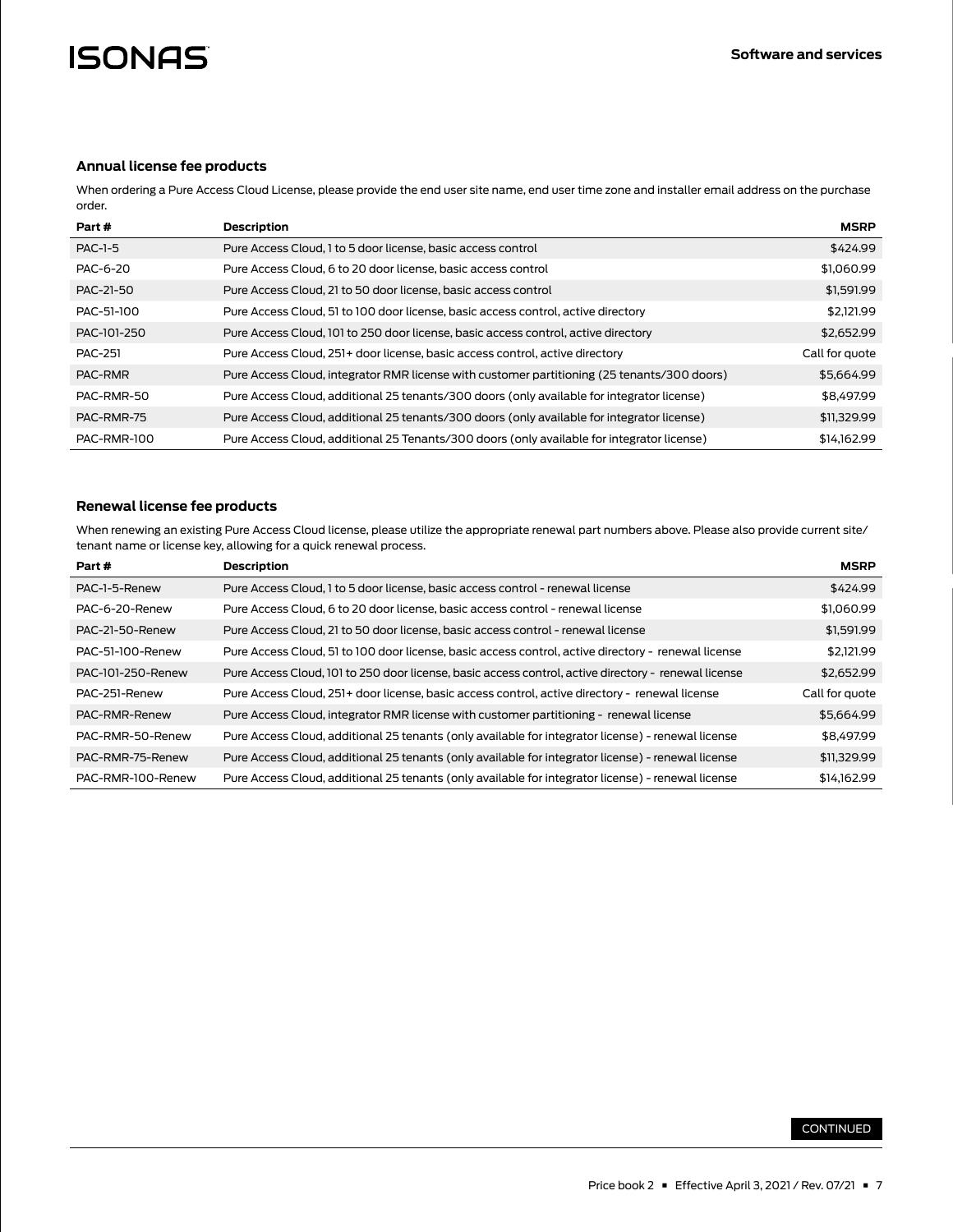## **Multi-year license products**

| Part #         | <b>Description</b>                                                                 | <b>MSRP</b>    |
|----------------|------------------------------------------------------------------------------------|----------------|
| PAC-1-5-2Y     | Pure Access Cloud, 1 to 5 door license, basic access control                       | \$764.99       |
| PAC-1-5-3Y     | Pure Access Cloud, 1 to 5 door license, basic access control                       | \$1,060.99     |
| PAC-6-20-2Y    | Pure Access Cloud, 6 to 20 door license, basic access control                      | \$1,909.99     |
| PAC-6-20-3Y    | Pure Access Cloud, 6 to 20 door license, basic access control                      | \$2,652.99     |
| PAC-21-50-2Y   | Pure Access Cloud, 21 to 50 door license, basic access control                     | \$2,864.99     |
| PAC-21-50-3Y   | Pure Access Cloud, 21 to 50 door license, basic access control                     | \$3,978.99     |
| PAC-51-100-2Y  | Pure Access Cloud, 51 to 100 door license, basic access control, active directory  | \$3,819.99     |
| PAC-51-100-3Y  | Pure Access Cloud, 51 to 100 door license, basic access control, active directory  | \$5,304.99     |
| PAC-101-250-2Y | Pure Access Cloud, 101 to 250 door license, basic access control, active directory | \$4,774.99     |
| PAC-101-250-3Y | Pure Access Cloud, 101 to 250 door license, basic access control, active directory | \$6,631.99     |
| PAC-251-2Y     | Pure Access Cloud, 251+ door license, basic access control, active directory       | Call for quote |
| PAC-251-3Y     | Pure Access Cloud, 251+ door license, basic access control, active directory       | Call for guote |

## **Renewal multi-year license products**

| Part#                | Description                                                                             | <b>MSRP</b>    |
|----------------------|-----------------------------------------------------------------------------------------|----------------|
| PAC-1-5-2Y-Renew     | Pure Access Cloud, 1 to 5 door license, basic access control - renewal 2 year license   | \$764.99       |
| PAC-1-5-3YR-Renew    | Pure Access Cloud, 1 to 5 door license, basic access control - renewal 3 year license   | \$1,060.99     |
| PAC-6-20-2YR-Renew   | Pure Access Cloud, 6 to 20 door license, basic access control - renewal 2 year license  | \$1,909.99     |
| PAC-6-20-3Y-Renew    | Pure Access Cloud, 6 to 20 door license, basic access control - renewal 3 year license  | \$2,652.99     |
| PAC-21-50-2Y-Renew   | Pure Access Cloud, 21-50 door license, basic access control - renewal 2 year license    | \$2,864.99     |
| PAC-21-50-3Y-Renew   | Pure Access Cloud, 21-50 door license, basic access control - renewal 3 year license    | \$3,978.99     |
| PAC-51-100-2Y-Renew  | Pure Access Cloud, 51 - 100 door license, basic access control - renewal 2 year license | \$3,819.99     |
| PAC-51-100-3Y-Renew  | Pure Access Cloud, 51 - 100 door license, basic access control - renewal 3 year license | \$5,304.99     |
| PAC-101-250-2Y-Renew | Pure Access Cloud, 101-250 door license, basic access control - renewal 2 year license  | \$4,774.99     |
| PAC-101-250-3Y-Renew | Pure Access Cloud, 101-250 door license, basic access control - renewal 3 year license  | \$6,631.99     |
| PAC-251-2Y-Renew     | Pure Access Cloud, 251 door license, basic access control - renewal 2 year license      | Call for quote |
| PAC-251-3Y-Renew     | Pure Access Cloud, 251 door license, basic access control - renewal 3 year license      | Call for quote |

## **One-time license fee products**

| Part # | <b>Description</b>                         | <b>MSRP</b> |
|--------|--------------------------------------------|-------------|
| PA-M   | Pure Access Manager (web-based on premise) | \$6,000,00  |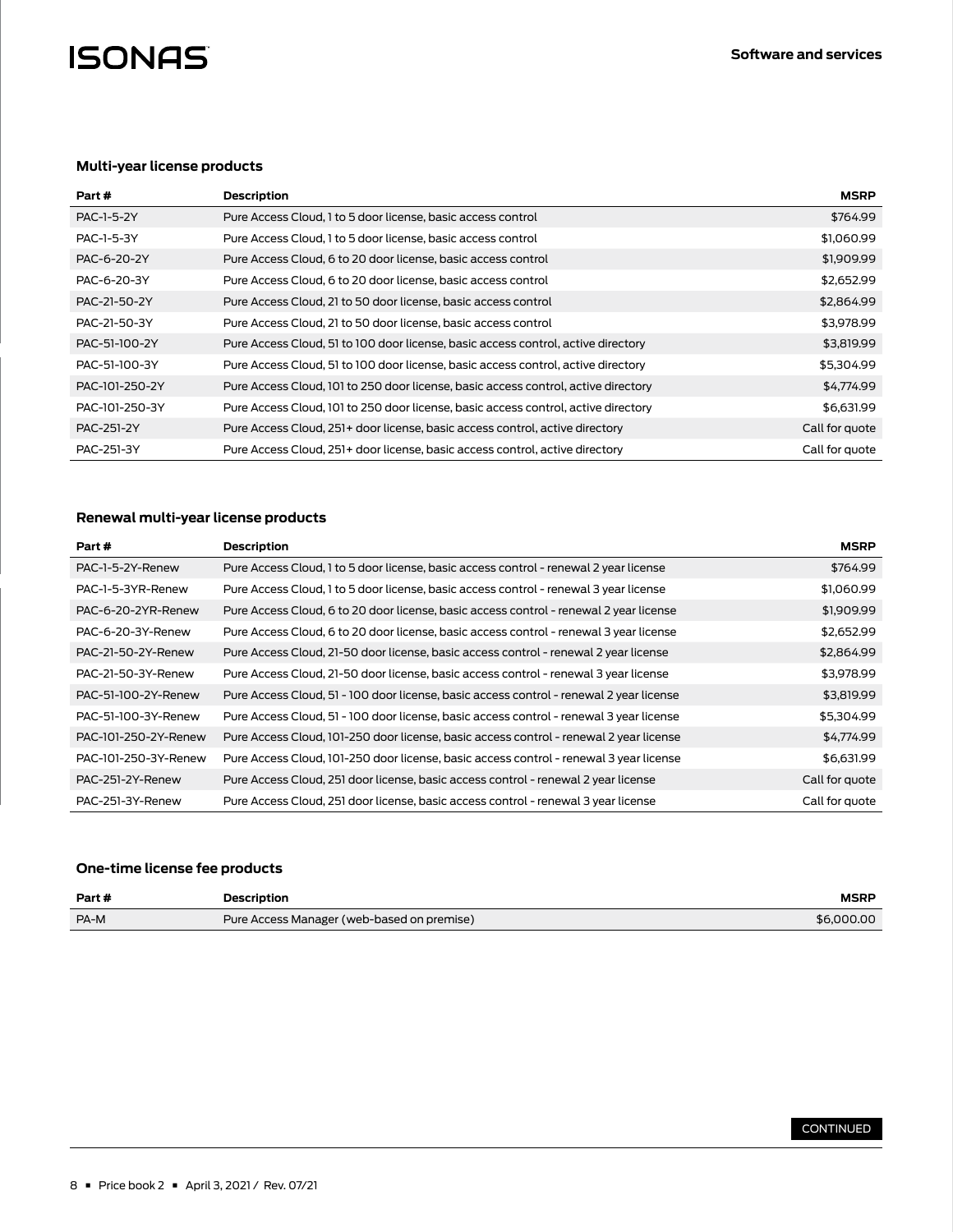#### **Entrust Datacard products**

This software requires an SMA to be purchased. Professional and Enterprise licenses come with single user licenses. Each additional user is an additional charge under the DTC- Prof/Enterprise- users part number.

All orders for TruCredential badging software must be reviewed by ISONAS sales BEFORE an order is placed.

| Part #            | <b>Description</b>                                              | <b>MSRP</b> |
|-------------------|-----------------------------------------------------------------|-------------|
| DTC-Express       | Entrust Datacard TruCredential Express License Integration      | \$566.99    |
| DTC-Plus          | Entrust Datacard TruCredential Plus License Integration         | \$1,339.99  |
| DTC-Prof          | Entrust Datacard TruCredential Professional License Integration | \$2,935.99  |
| DTC-Prof-2-4      | Professional License additional users (requires base license)   | \$2,214.99  |
| DTC-Prof-5-9      | Professional License additional users (requires base license)   | \$2,059.99  |
| DTC-Prof-10-20    | Professional License additional users (requires base license)   | \$1,957.99  |
| DTC-Entrprs       | Entrust Datacard TruCredential Enterprise License Integration   | \$4,017.99  |
| DTC-Entrprs-2-4   | Enterprise License additional users (requires base license)     | \$2,575.99  |
| DTC-Entrprs-5-9   | Enterprise License additional users (requires base license)     | \$2,369.99  |
| DTC-Entrprs-10-19 | Enterprise License additional users (requires base license)     | \$2214.99   |

## **Entrust Datacard SMA products**

All orders for TruCredential badging software must be reviewed by ISONAS sales BEFORE an order is placed.

#### Required with software purchase.

| Part #               | Description                                                                  | <b>MSRP</b>    |
|----------------------|------------------------------------------------------------------------------|----------------|
| DTC-SMA-Express      | Standard 1 YR SMA TruCredential w/ Pure Access Integration, EXPRESS          | \$168.99       |
| DTC-SMA-Plus         | Standard 1 YR SMA TruCredential w/ Pure Access Integration, PLUS             | \$427.99       |
| DTC-SMA-Prof         | Standard 1 YR SMA TruCredential w/ Pure Access Integration, PROF             | \$933.99       |
| DTC-SMA-Prof-Users   | Standard 1 YR SMA TruCredential w/ Pure Access Integration, PROF USERS       | Call for quote |
| DTC-SMA-Entrprs      | Standard 1 YR SMA TruCredential w/ Pure Access Integration, ENTERPRISE       | \$1,199.99     |
| DTC-SMA-Entrpr-Users | Standard 1 YR SMA TruCredential w/ Pure Access Integration, ENTERPRISE USERS | Call for quote |

### **Entrust Datacard SMA renewal products**

All orders for TruCredential badging software must be reviewed by ISONAS sales BEFORE an order is placed.

| Part #               | Description                                                            | <b>MSRP</b>    |
|----------------------|------------------------------------------------------------------------|----------------|
| DTC-SMA-Express-Renw | Standard 1 YR SMA TruCredential with Pure Access integration - renewal | \$168.99       |
| DTC-SMA-Plus-Renew   | Standard 1 YR SMA TruCredential with Pure Access integration - renewal | \$427.99       |
| DTC-SMA-Prof-Renew   | Standard 1 YR SMA TruCredential with Pure Access integration - renewal | \$933.99       |
| DTC-SMA-Prof-User-Re | Standard 1 YR SMA TruCredential with Pure Access integration - renewal | Call for quote |
| DTC-SMA-Entrprs-Renw | Standard 1 YR SMA TruCredential with Pure Access integration - renewal | \$1,199.99     |
| DTC-SMA-Entr-User-Re | Standard 1 YR SMA TruCredential with Pure Access integration - renewal | Call for quote |

### CONTINUED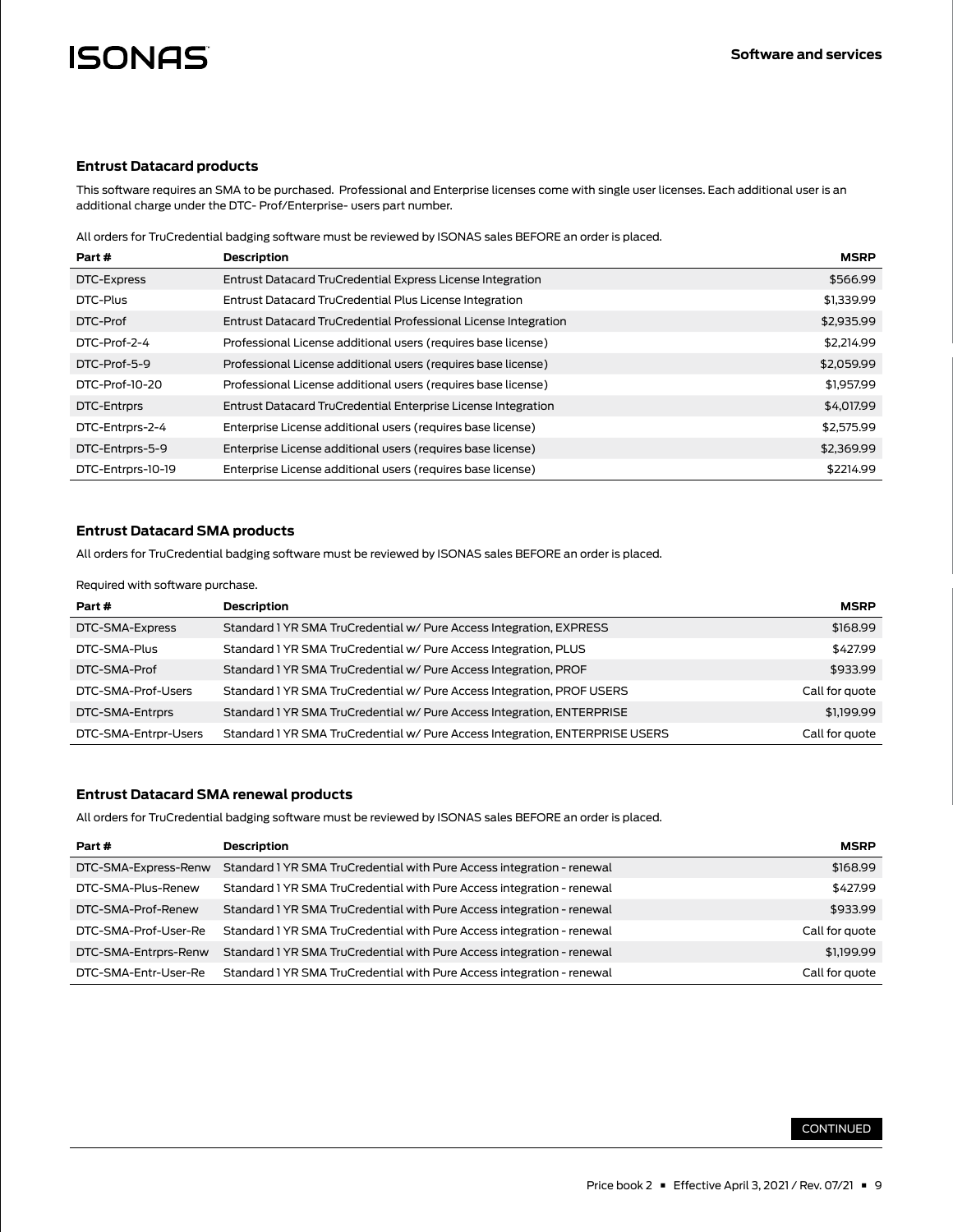

## **Support programs**

| Part#        | Description                                                                                                 | <b>MSRP</b> |
|--------------|-------------------------------------------------------------------------------------------------------------|-------------|
| EHW-RC-04-IY | Extended hardware warranty, RC04, 1 year<br>(must be issued at the time of original hardware purchase)      | \$61.99     |
| FHW-RC-04-2Y | Extended hardware warranty, RC04, 2 years<br>(must be issued at the time of original hardware purchase)     | \$102.99    |
| FHW-IPB-1Y   | Extended hardware warranty, IP-Bridge, year 1<br>(must be issued at the time of original hardware purchase) | \$93.99     |
| FHW-IPB-2Y   | Extended hardware warranty, IP-Bridge, year 2<br>(must be issued at the time of original hardware purchase) | \$133.99    |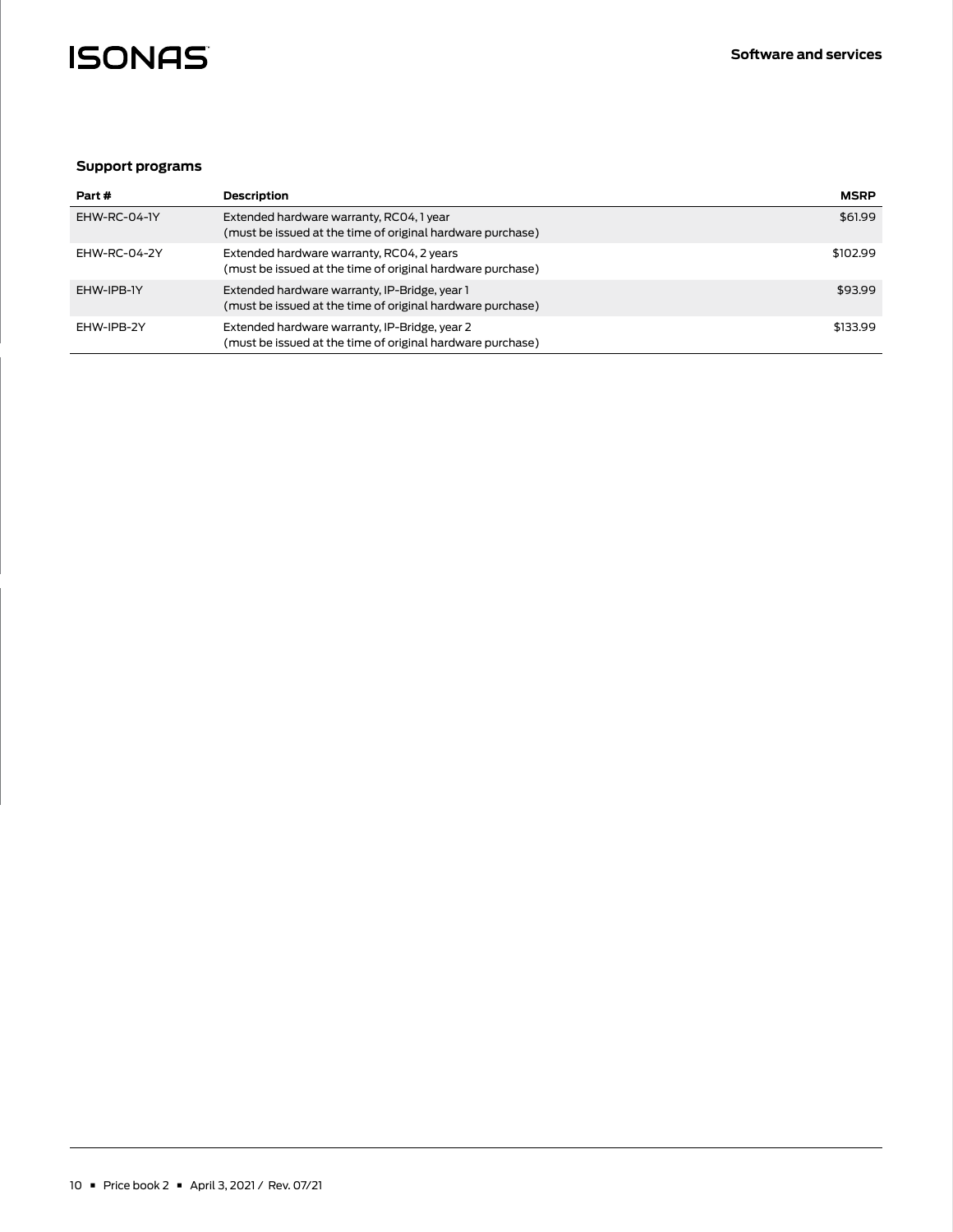<span id="page-10-0"></span>

# **ISONAS proximity credentials (125 kHz)**

ISONAS reader compatibility only

| Part #    | Description                                                                    | <b>MSRP</b> |
|-----------|--------------------------------------------------------------------------------|-------------|
| TC-2-50   | Proximity thin cards - 50 pack (purchase in pack quantities, 50 per pack)      | \$469.99    |
| KF-3-20   | Proximity keyfob - 20 pack (purchase in pack quantities, 20 per pack)          | \$159.99    |
| $LC-1-25$ | Proximity clamshell cards - 25 pack (purchase in pack quantities, 25 per pack) | \$179.99    |
| CT-4-100  | Proximity Cap Tags - 100 pack (purchase in pack quantities, 100 per pack)      | \$649.99    |

## **ISONAS SmartCard credentials (13.56MHz)**

| Part #           | <b>Description</b>                      | <b>MSRP</b> |
|------------------|-----------------------------------------|-------------|
| DES-EV2-TC-4K-50 | ISO DESFire EV2 4K (13.56MHz) (50 pack) | \$359.99    |

## **HID and ISONAS reader compatible**

| Part #              | Description                                                                | <b>MSRP</b> |
|---------------------|----------------------------------------------------------------------------|-------------|
| HID-PROXKEY-III-100 | Keyfob - ProxKey III (purchase in pack quantity only, 100 per pack)        | \$899.99    |
| HID-ISOPROX-2-50    | Card - ISOProx II (ThinCard) (purchase in pack quantity only, 50 per pack) | \$449.99    |
| HID-PROXCARD-2-100  | Card - ProxCard II (Clamshell) (purchase in 100 piece quantity only)       | \$499.99    |